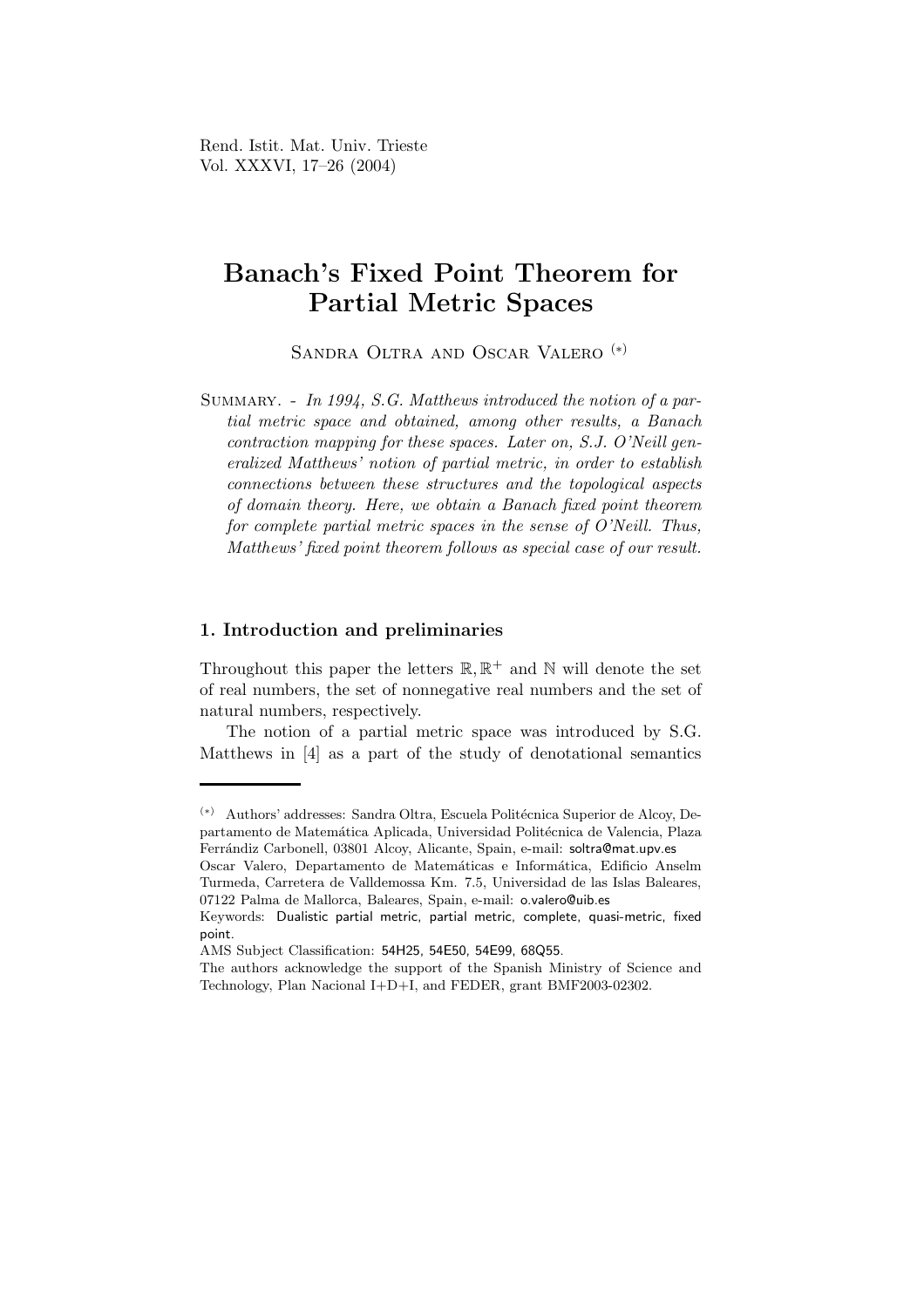of dataflow networks. In particular, he established the precise relationship between partial metric spaces and the so-called weightable quasi-metric spaces, and proved a partial metric generalization of Banach's contraction mapping theorem.

Le us recall that a *partial metric* on a (nonempty) set  $X$  is a function  $p: X \times X \to \mathbb{R}^+$  such that for all  $x, y, z \in X$ :

- i.  $x = y \Leftrightarrow p(x, x) = p(x, y) = p(y, y);$
- ii.  $p(x, x) \leq p(x, y)$ ;
- iii.  $p(x, y) = p(y, x)$ ;
- iv.  $p(x, z) \leq p(x, y) + p(y, z) p(y, y)$ .

A partial metric space is a pair  $(X, p)$  such that X is a nonempty set and  $p$  is a partial metric on  $X$ .

In [5], S.J. O'Neill proposed one significant change to Matthews' definition of the partial metrics, and that was to extend their range from  $\mathbb{R}^+$  to  $\mathbb{R}$ .

In the following, partial metrics in the O'Neill sense will be called dualistic partial metrics and a pair  $(X, p)$  such that X is a nonempty set and  $p$  is a dualistic partial metric on  $X$  will be called a *dualistic* partial metric space.

In this way, O'Neill developed several connections between partial metrics and the topological aspects of domain theory. Moreover, the pair  $(\mathbb{R}, p)$ , where  $p(x, y) = x \vee y$  for all  $x, y \in \mathbb{R}$ , provides a paradigmatic example of a dualistic partial metric space that is not a partial metric space. Other examples of dualistic partial metric (or partial) metric spaces which are interesting from a computational point of view may be found in  $[1]$ ,  $[4]$ ,  $[6]$ ,  $[8]$ , etc.

Each dualistic partial metric p on X generates a  $T_0$  topology  $\mathcal{T}(p)$ on X which has as a base the family of open p-balls  ${B_p(x, \varepsilon): x \in \mathbb{R}^n}$  $X, \varepsilon > 0$ , where  $B_p(x, \varepsilon) = \{y \in X : p(x, y) < p(x, x) + \varepsilon\}$  for all  $x \in X$  and  $\varepsilon > 0$ .

From this fact it immediately follows that a sequence  $(x_n)_n$  in a dualistic partial metric space  $(X, p)$  converges to a point  $x \in X$  if and only if  $p(x, x) = lim_{n\to\infty} p(x, x_n)$ .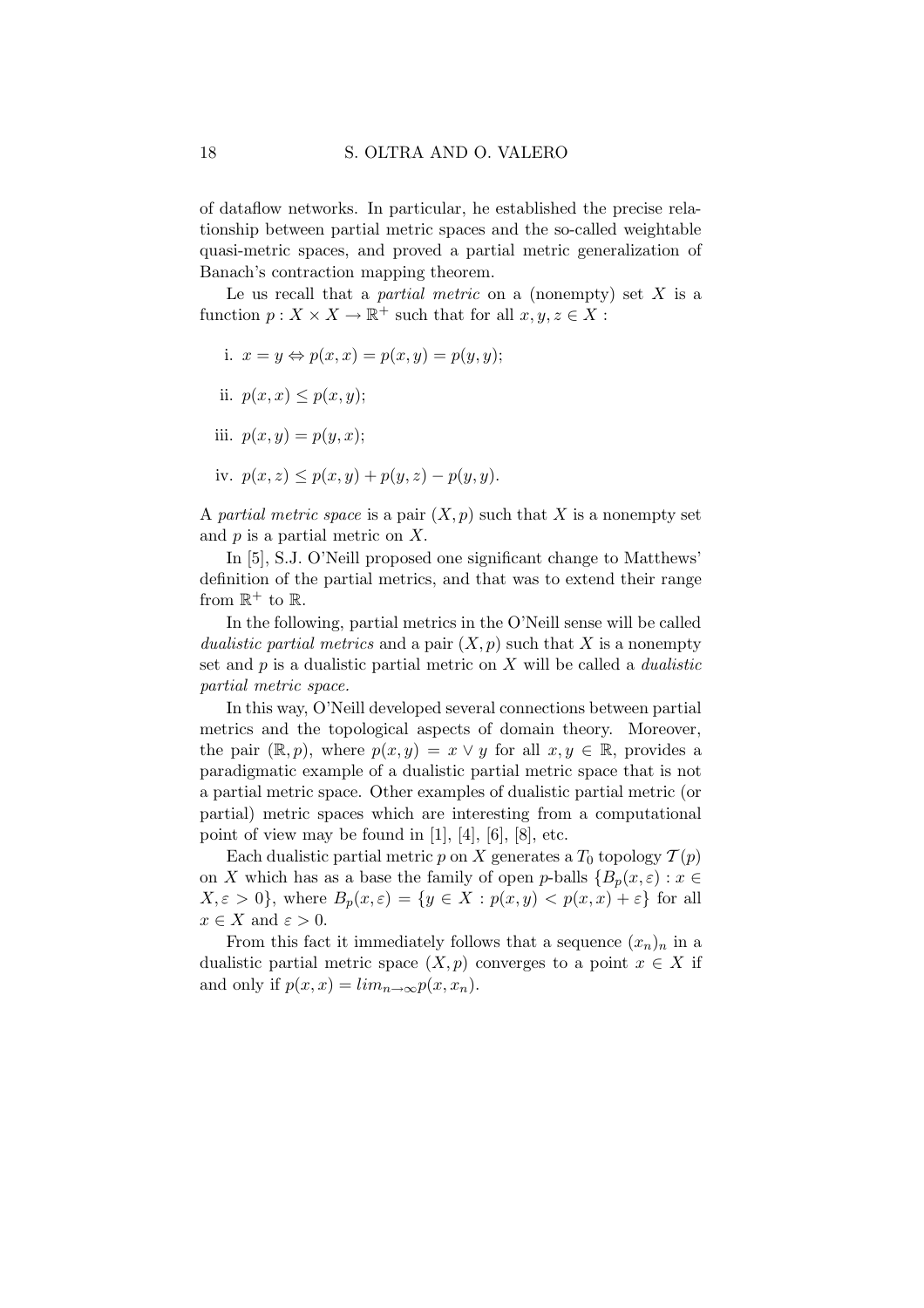According to [5] (compare [4]), a sequence  $(x_n)_{n\in\mathbb{N}}$  in a dualistic partial metric space  $(X, p)$  is called a *Cauchy sequence* if there exists  $\lim_{n,m\to\infty}p(x_n,x_m).$ 

A dualistic partial metric space  $(X, p)$  is said to be *complete* if every Cauchy sequence  $(x_n)_{n\in\mathbb{N}}$  in X converges, with respect to  $\mathcal{T}(p)$ , to a point  $x \in X$  such that  $p(x, x) = \lim_{n \to \infty} p(x_n, x_m)$ .

As we indicated above, and motivated by applications in program verification, Matthews obtained in [4] a Banach fixed point theorem for complete partial metric spaces. Since (complete) dualistic partial metrics provide a new approach to generalizing both the domain theoretic and the metric approach to semantics (see [5], p. 314), it seems interesting to obtain a Banach fixed point theorem in the realm of dualistic partial metric spaces. In this paper we present a theorem of this type. In particular, Matthews' contraction mapping theorem will be deduced as a special case of our result.

# 2. Banach's fixed point theorem for complete dualistic partial metric spaces

Before stating our main result we establish some (essentially known) correspondences between dualistic partial metrics and quasi-metric spaces.

Our basic references for quasi-metric spaces are [2] and [3].

In our context by a *quasi-metric* on a set  $X$  we mean a nonnegative real-valued function d on  $X \times X$  such that for all  $x, y, z \in X$ :

- i.  $d(x, y) = d(y, x) = 0 \Leftrightarrow x = y$ ,
- ii.  $d(x, y) \leq d(x, z) + d(z, y)$ .

A quasi-metric space is a pair  $(X, d)$  such that X is a (nonempty) set and  $d$  is a quasi-metric on  $X$ .

Each quasi-metric d on X generates a  $T_0$ -topology  $\mathcal{T}(d)$  on X which has as a base the family of open d-balls  ${B_d(x, \varepsilon): x \in X}$ ,  $\varepsilon > 0$ , where  $B_d(x, \varepsilon) = \{y \in X : d(x, y) < \varepsilon\}$  for all  $x \in X$  and  $\varepsilon > 0$ .

If d is a quasi-metric on X, then the function  $d^s$  defined on  $X \times X$ by  $d^{s}(x, y) = \max\{d(x, y), d(y, x)\}\text{, is a metric on } X$ .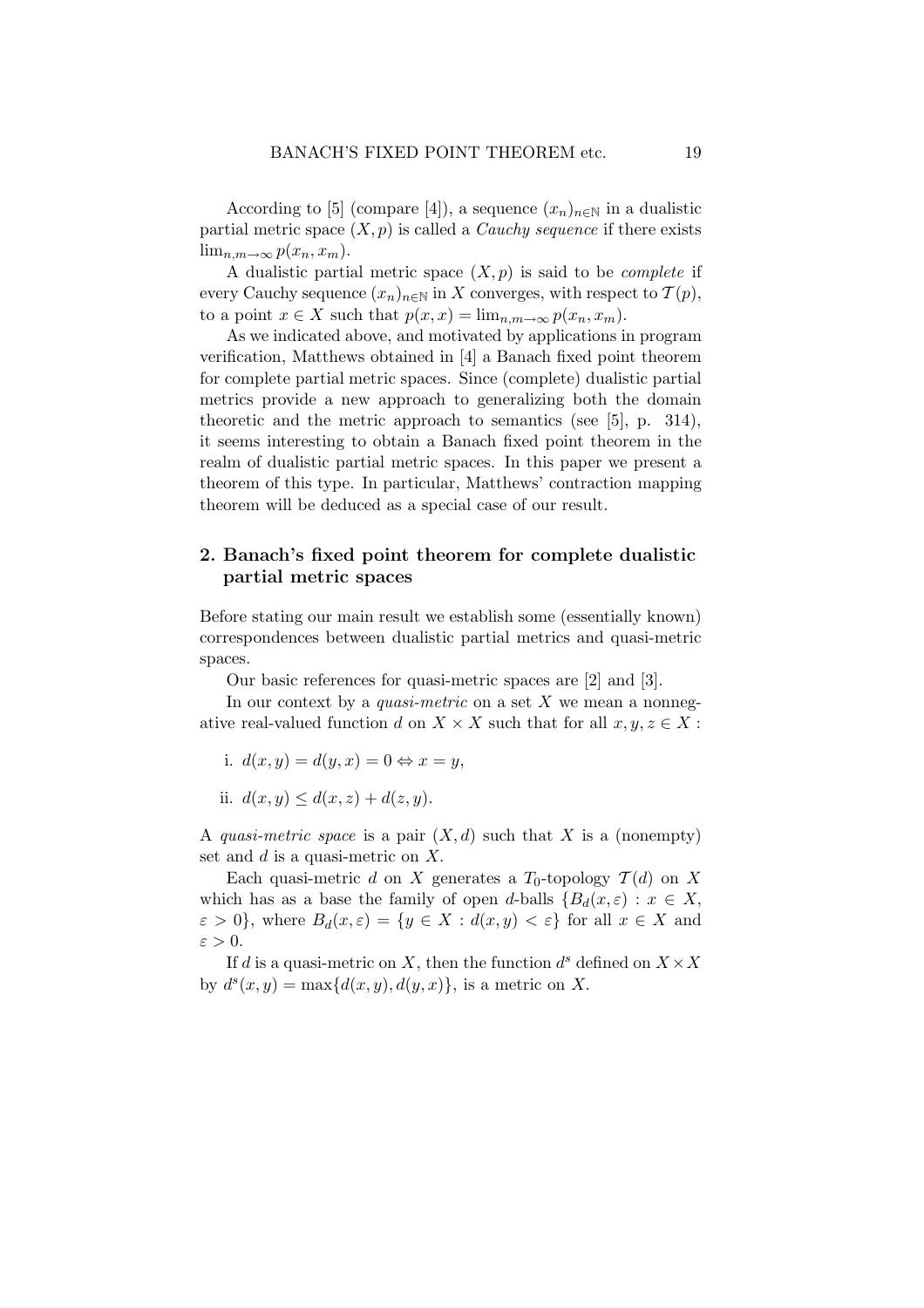The proof of the following auxiliary results are analogous to the proofs of [4], Theorems 4.1 and 4.2 and [5], Definition 2.6 and Lemma 2.7. However, we include such proofs in order to help to the reader.

LEMMA 2.1. If  $(X, p)$  is a dualistic partial metric space, then the function  $d_p: X \times X \to \mathbb{R}^+$  defined by

$$
d_p(x, y) = p(x, y) - p(x, x),
$$

is a quasi-metric on X such that  $\mathcal{T}(p) = \mathcal{T}(d_p)$ .

*Proof.* Consider  $x, y \in X$ . Then  $d_p(x, y) = p(x, y) - p(x, x)$  is always nonnegative because of  $p(x, x) \leq p(x, y)$ .

Now, we have to check that  $d_p$  is actually a quasi-metric on X. Let  $x, y, z \in X$ . It is obvious that  $x = y$  provides that  $d_p(x, y) =$  $d_p(y, x) = 0$ . Moreover, if  $d_p(x, y) = d_p(y, x) = 0$  then  $p(x, y)$  –  $p(x, x) = p(y, x) - p(y, y) = 0$ . Hence we obtain that  $x = y$ , since  $p(x, y) = p(x, x) = p(y, y)$ . Furthermore

$$
d_p(x, y) = p(x, y) - p(x, x)
$$
  
\n
$$
\leq p(x, z) + p(z, y) - p(z, z) - p(x, x)
$$
  
\n
$$
= d_p(x, z) + d_p(z, y).
$$

Finally we show that  $\mathcal{T}(d) = \mathcal{T}(d_p)$ . Indeed, let  $x \in X$  and  $\varepsilon > 0$ and consider  $y \in B_{d_p}(x,\varepsilon)$ . Then  $d_p(x,y) = p(x,y) - p(x,x) < \varepsilon$ and, hence,  $p(x, y) < \varepsilon + p(x, x)$ . Consequently  $y \in B_p(x, \varepsilon)$  and  $T(d_p) \subseteq T(d)$ .

Conversely if  $y \in B_p(x, \varepsilon)$  we have that  $p(x, y) < \varepsilon + p(x, x)$ . Thus  $d_p(x, y) = p(x, y) - p(x, x) < \varepsilon$ ,  $y \in B_{d_p}(x, y)$  and

$$
\mathcal{T}(d) \subseteq \mathcal{T}(d_p).
$$

LEMMA 2.2. (compare  $\vert 4 \vert$ ,  $\vert 5 \vert$ ,  $\vert 7 \vert$ ). A dualistic partial metric space  $(X, p)$  is complete if and only if the metric space  $(X, (d_p)^s)$  is complete. Furthermore  $\lim_{n\to\infty} (d_p)^s(a,x_n) = 0$  if and only if  $p(a,a) =$  $\lim_{n\to\infty} p(a, x_n) = \lim_{n,m\to\infty} p(x_n, x_m).$ 

 $\Box$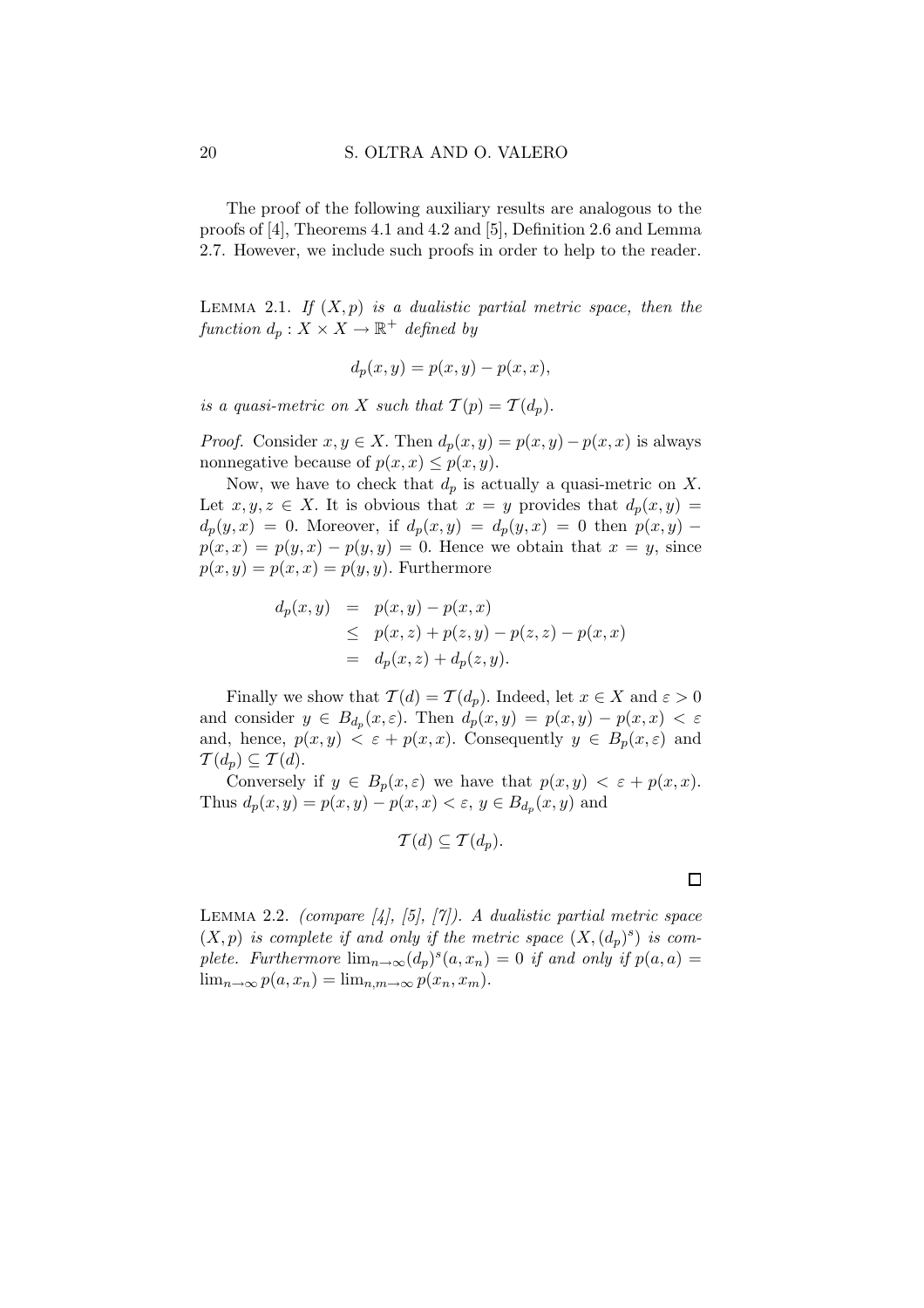*Proof.* First we show that every Cauchy sequence in  $(X, p)$  is a Cauchy sequence in  $(X, (d_p)^s)$ . To this end let  $(x_n)_n$  be a Cauchy sequence in  $(X, p)$ . Then there exists  $\alpha \in \mathbb{R}$  such that, given  $\varepsilon > 0$ , there is  $n_{\varepsilon} \in \mathbb{N}$  with  $|p(x_n, x_m) - \alpha| < \frac{\varepsilon}{2}$  $\frac{\varepsilon}{2}$  for all  $n, m \geq n_{\varepsilon}$ . Hence

$$
d_p(x_n, x_m) = p(x_n, x_m) - p(x_n, x_n)
$$
  
= 
$$
|p(x_n, x_m) - \alpha + \alpha - p(x_n, x_n)|
$$
  

$$
\leq |p(x_n, x_m) - \alpha| + |\alpha - p(x_n, x_n)|
$$
  

$$
< \frac{\varepsilon}{2} + \frac{\varepsilon}{2} = \varepsilon
$$

for all  $n, m \geq n_{\varepsilon}$ . Similarly we show  $d_p(x_m, x_n) < \varepsilon$  for all  $n, m \geq n_{\varepsilon}$ . We conclude that  $(x_n)_n$  is a Cauchy sequence in  $(X, (d_p)^s)$ .

Next we prove that completeness of  $(X, (d_p)^s)$  implies completeness of  $(X, p)$ . Indeed, if  $(x_n)_n$  is a Cauchy sequence in  $(X, p)$  then it is also a Cauchy sequence in  $(X, (d_p)^s)$ . Since the metric space  $(X, (d_p)^s)$  is complete we deduce that there exists  $y \in X$  such that  $\lim_{n\to\infty} (d_p)^s(y,x_n) = 0.$  By  $(2.1)$  we follow that  $(x_n)_n$  is a convergent sequence in  $(X, p)$ . Next we prove that  $\lim_{n,m\to\infty} p(x_n, x_m) = p(y, y)$ .

Since  $(x_n)_n$  is a Cauchy sequence in  $(X, p)$  it is sufficient to see that  $\lim_{n\to\infty} p(x_n, x_n) = p(y, y)$ . Let  $\varepsilon > 0$  then there exists  $n_0 \in \mathbb{N}$ such that  $(d_p)^s(y, x_n) < \frac{\varepsilon}{2}$  whenever  $n \ge n_0$ . Thus

$$
|p(y, y) - p(x_n, x_n)| \le |p(y, y) - p(y, x_n)| + |p(y, x_n) - p(x_n, x_n)|
$$
  
=  $d_p(y, x_n) + d_p(x_n, y)$   
<  $2(d_p)^s(y, x_n) < \varepsilon$ ,

whenever  $n \geq n_0$ . This shows that  $(X, p)$  is complete.

Now we prove that every Cauchy sequence  $(x_n)_n$  in  $(X, (d_p)^s)$  is a Cauchy sequence in  $(X, p)$ . Let  $\varepsilon = \frac{1}{2}$  $\frac{1}{2}$ . Then there exists  $n_0 \in \mathbb{N}$ such that  $d_p(x_n, x_m) < \frac{1}{2}$  $\frac{1}{2}$  for all  $n, m \geq n_0$ . Since

$$
d_p(x_n, x_{n_0}) + p(x_n, x_n) = d_p(x_{n_0}, x_n) + p(x_{n_0}, x_{n_0}),
$$

then

$$
|p(x_n, x_n)| = |d_p(x_{n_0}, x_n) + p(x_{n_0}, x_{n_0}) - d_p(x_n, x_{n_0})|
$$
  
\n
$$
\leq d_p(x_{n_0}, x_n) + |p(x_{n_0}, x_{n_0})| + d_p(x_n, x_{n_0})
$$
  
\n
$$
\leq 2(d_p)^s(x_n, x_{n_0}) + |p(x_{n_0}, x_{n_0})|
$$
  
\n
$$
< 1 + |p(x_{n_0}, x_{n_0})|.
$$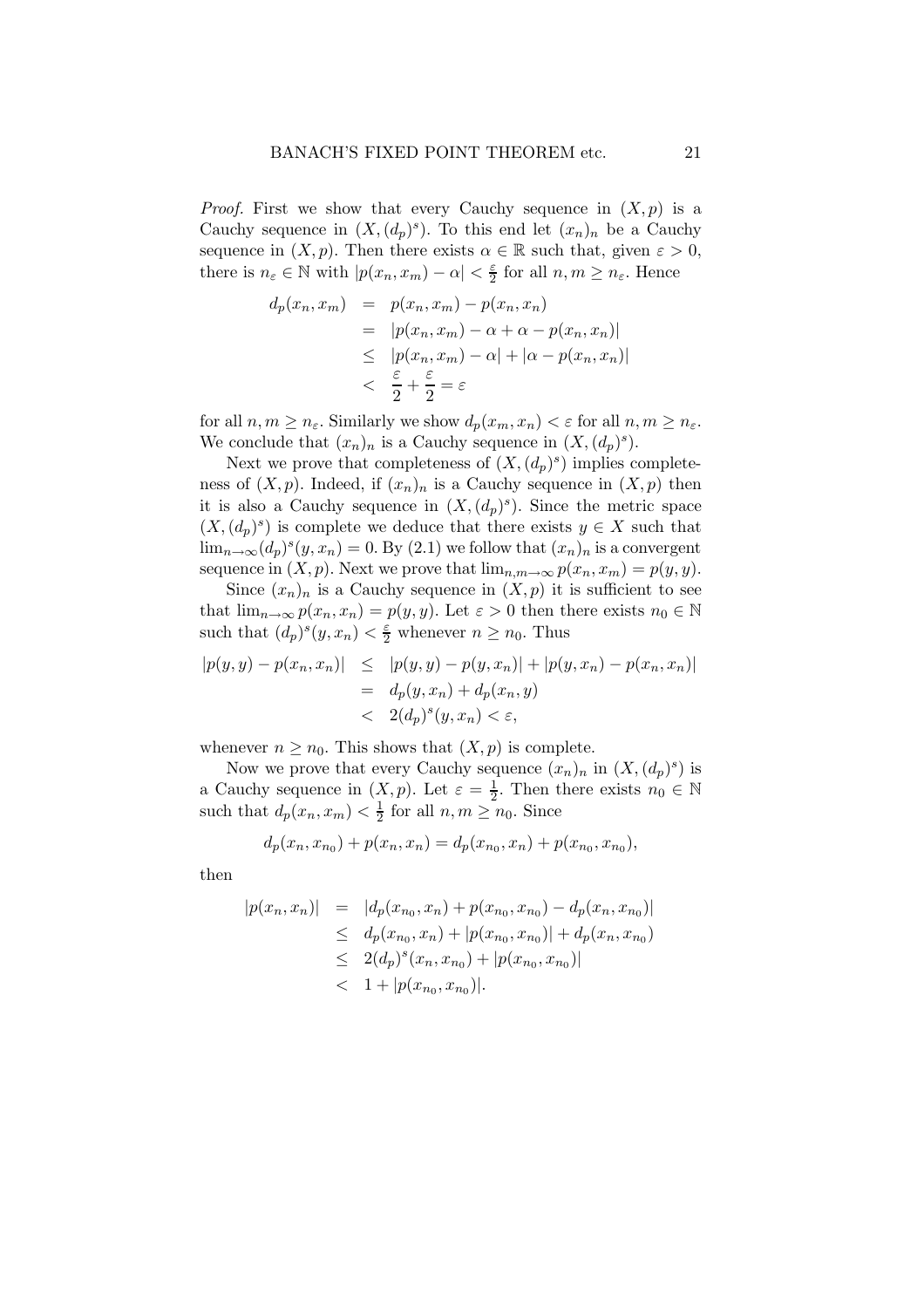Consequently the sequence  $(p(x_n, x_n))_n$  is bounded in R, and so there exists  $a \in \mathbb{R}$  such that a subsequence  $(p(x_{n_k}, x_{n_k}))_k$  is convergent to *a*, i.e.  $\lim_{k\to\infty} p(x_{n_k}, x_{n_k}) = a$ .

It remains to prove that  $(p(x_n, x_n))_n$  is a Cauchy sequence in  $\mathbb{R}$ . Since  $(x_n)_n$  is a Cauchy sequence in  $(X, (d_p)^s)$ , given  $\varepsilon > 0$ , there exists  $n_{\varepsilon} \in \mathbb{N}$  such that  $(d_p)^s(x_n, x_m) < \frac{\varepsilon}{2}$  for all  $n, m \ge n_{\varepsilon}$ . Thus, for all  $n, m \geq n_{\varepsilon}$ ,

$$
|p(x_n, x_n) - p(x_m, x_m)| = |d_p(x_m, x_n) - d_p(x_n, x_m)|
$$
  

$$
\leq 2(d_p)^s(x_m, x_n) < \varepsilon
$$

because of

$$
p(x_n, x_n) = d_p(x_m, x_n) + p(x_m, x_m) - d_p(x_n, x_m).
$$

Therefore  $\lim_{n\to\infty} p(x_n, x_n) = a$ .

On the other hand,

$$
|p(x_n, x_m) - a| = |p(x_n, x_m) - p(x_n, x_n) + p(x_n, x_n) - a|
$$
  
\n
$$
\leq d_p(x_n, x_m) + |p(x_n, x_n) - a| < \varepsilon
$$

for all  $n, m \geq n_{\varepsilon}$ . Hence  $\lim_{n,m \to \infty} p(x_n, x_m) = a$  and  $(x_n)_n$  is a Cauchy sequence in  $(X, p)$ .

We shall have established the lemma if we prove that  $(X, (d_p)^s)$  is complete if so is  $(X, p)$ . Let  $(x_n)_n$  be a Cauchy sequence in  $(X, (d_p)^s)$ . Then  $(x_n)_n$  is a Cauchy seuqence in  $(X, p)$ , and so it is convergent to a point  $y \in X$  with

$$
\lim_{n,m \to \infty} p(x_n, x_m) = \lim_{n \to \infty} p(y, x_n) = p(y, y).
$$

Then, given  $\varepsilon > 0$ , there exists  $n_{\varepsilon} \in \mathbb{N}$  such that

$$
p(y, x_n) - p(y, y) < \varepsilon
$$
 and  $p(y, y) - p(x_n, x_n) < \varepsilon$ 

whenever  $n \geq n_{\varepsilon}$ . As a consequence we have

$$
d_p(y, x_n) = p(y, x_n) - p(y, y) < \varepsilon,
$$

and

$$
d_p(x_n, y) = p(y, x_n) - p(x_n, x_n)
$$
  
\$\leq |p(y, x\_n) - p(y, y)| + |p(y, y) - p(x\_n, x\_n)| < 2\varepsilon\$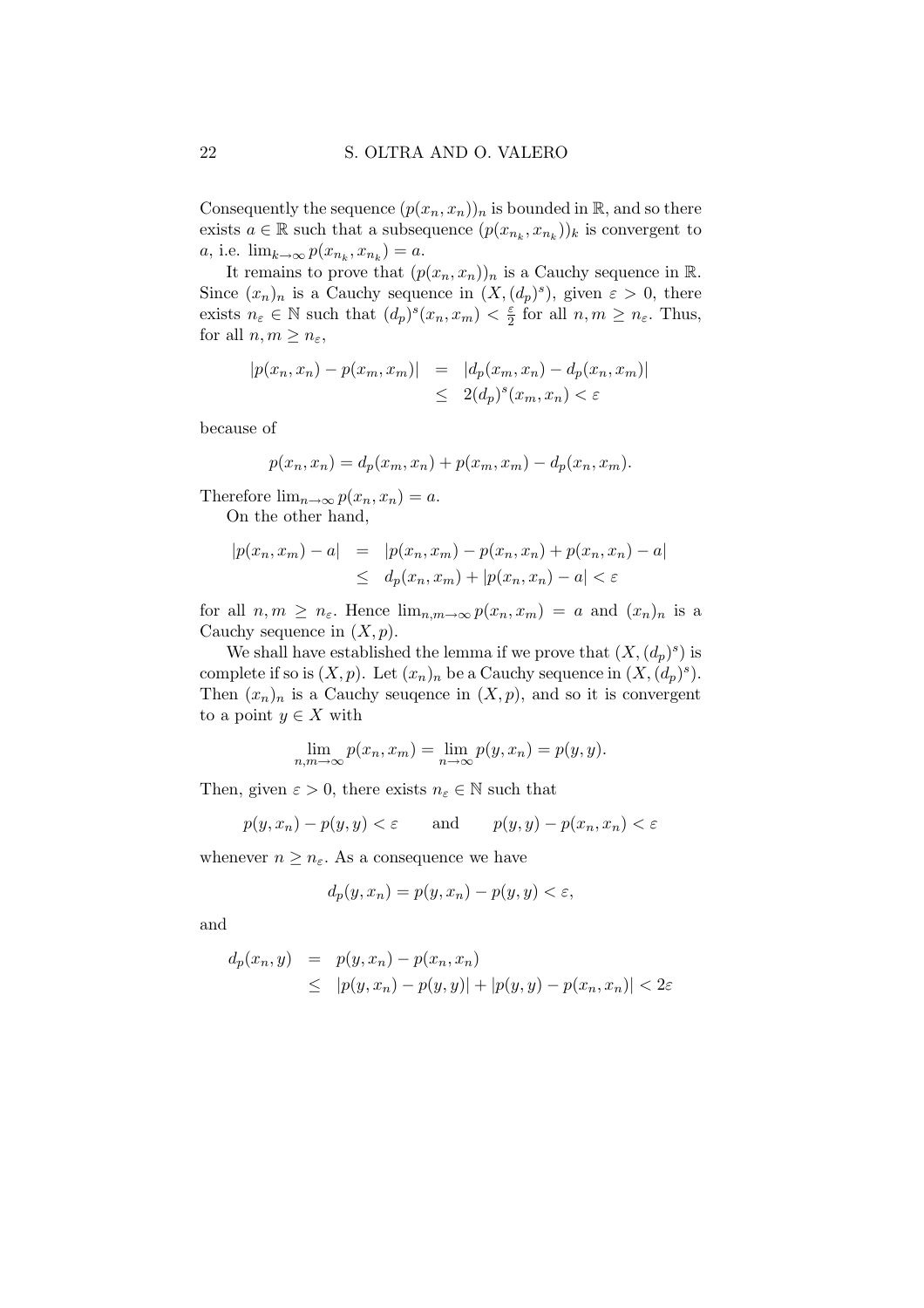whenever  $n \geq n_{\varepsilon}$ . Therefore  $(X, (d_p)^s)$  is complete.

Finally, it is a simple matter to check that  $\lim_{n\to\infty} (d_p)^s(a, x_n) =$ 0 if and only if  $p(a, a) = \lim_{n \to \infty} p(a, x_n) = \lim_{n \to \infty} p(x_n, x_m)$ .  $\Box$ 

THEOREM 2.3. Let  $f$  be a mapping of a complete dualistic partial metric space  $(X, p)$  into itself such that there is a real number c with  $0 \leq c < 1$ , satisfying

$$
|p(f(x), f(y))| \le c |p(x, y)|,
$$
\n(1)

for all  $x, y \in X$ . Then f has a unique fixed point.

*Proof.* Fix  $x \in X$ . Then it is clear that for each  $n \in \mathbb{N}$  we have

$$
|p(f^{n}(x), f^{n}(x))| \leq c^{n} |p(x, x)|
$$

and

$$
|p(f^{n}(x), f^{n+1}(x))| \leq c^{n} |p(x, f(x))|.
$$

Since, by (2.1),

$$
d_p(f^n(x), f^{n+1}(x)) + p(f^n(x), f^n(x)) = p(f^n(x), f^{n+1}(x)),
$$

we deduce that

$$
d_p(f^{n}(x), f^{n+1}(x)) + p(f^{n}(x), f^{n}(x)) \le c^n |p(x, f(x))|.
$$

Hence

$$
d_p(f^n(x), f^{n+1}(x)) \leq c^n |p(x, f(x))| - p(f^n(x), f^n(x))
$$
  
\n
$$
\leq c^n |p(x, f(x))| + |p(f^n(x), f^n(x))|
$$
  
\n
$$
\leq c^n (|p(x, f(x))| + |p(x, x)|).
$$

Now let  $n, k \in \mathbb{N}$ . Then

$$
d_p(f^n(x), f^{n+k}(x)) \leq d_p(f^n(x), f^{n+1}(x)) + \dots +
$$
  
\n
$$
+ d_p(f^{n+k-1}(x), f^{n+k}(x))
$$
  
\n
$$
\leq (c^n + \dots + c^{n+k-1})(|p(x, f(x))| + |p(x, x)|)
$$
  
\n
$$
\leq \frac{c^n}{1 - c} (|p(x, f(x))| + |p(x, x)|).
$$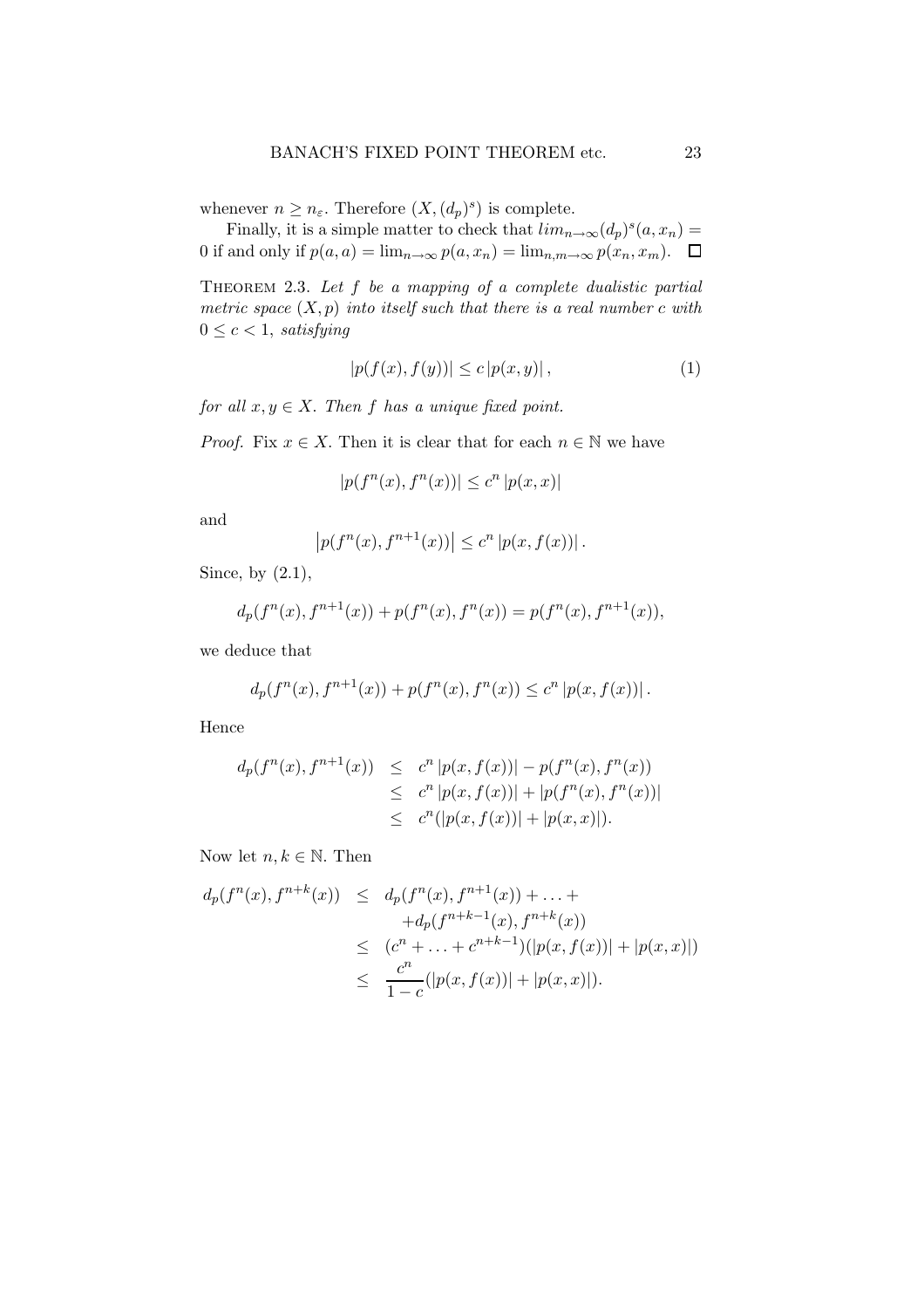Similarly, we obtain that

$$
d_p(f^{n+k}(x), f^n(x)) \le \frac{c^n}{1-c} (|p(x, f(x))| + |p(x, x)|).
$$

Consequently  $(f^n(x))_n$  is a Cauchy sequence in the metric space  $(X, (d_p)^s)$ , which is complete by (2.2). So there is  $a \in X$  such that  $\lim_{n\to\infty} (d_p)^s$   $(a, x_n) = 0$ . We want to show that a is the unique fixed point of  $f$ . First note that, by  $(2.2)$ , we obtain

$$
p(a, a) = \lim_{n \to \infty} p(a, f^{n}(x)) = \lim_{n,m \to \infty} p(f^{n}(x), f^{m}(x)).
$$

Moreover, since

$$
\lim_{n,m \to \infty} d_p(f^n(x), f^m(x)) = \lim_{n \to \infty} p(f^n(x), f^n(x)) = 0,
$$

we deduce, from (2.1), that

$$
\lim_{n,m \to \infty} p(f^n(x), f^m(x)) = 0.
$$

Therefore  $p(a, a) = \lim_{n \to \infty} p(a, f^n(x)) = 0$ . Now since

$$
|p(f(a), f(a)| \le c |p(a, a)| = 0,
$$

it follows that  $p(f(a), f(a)) = 0$ . On the other hand, since

$$
|p(f(a), f^{n+1}(a)| \le c |p(a, f^{n}(x)|,
$$

it follows that

$$
\lim_{n \to \infty} p(f(a), f^n(x)) = 0.
$$

Then (2.2) shows that  $f(a)$  is a limit point of  $(f^{n}(x))_{n}$  in  $(X, (d_p)^{s})$ . Consequently  $a = f(a)$ . Finally let  $b \in X$  such that  $b = f(b)$ . Then

$$
|p(a,b)| = |p(f(a), f(b)| \le c |p(a,b)|,
$$

which implies that  $a = b$ . This concludes the proof.

COROLLARY 2.4. (Matthews) Let  $f$  be a mapping of a complete partial metric space  $(X, p)$  into itself such that there is a real number c with  $0 \leq c < 1$ , satisfying

$$
p(f(x), f(y)) \le c p(x, y),\tag{2}
$$

for all  $x, y \in X$ . Then f has a unique fixed point.

 $\Box$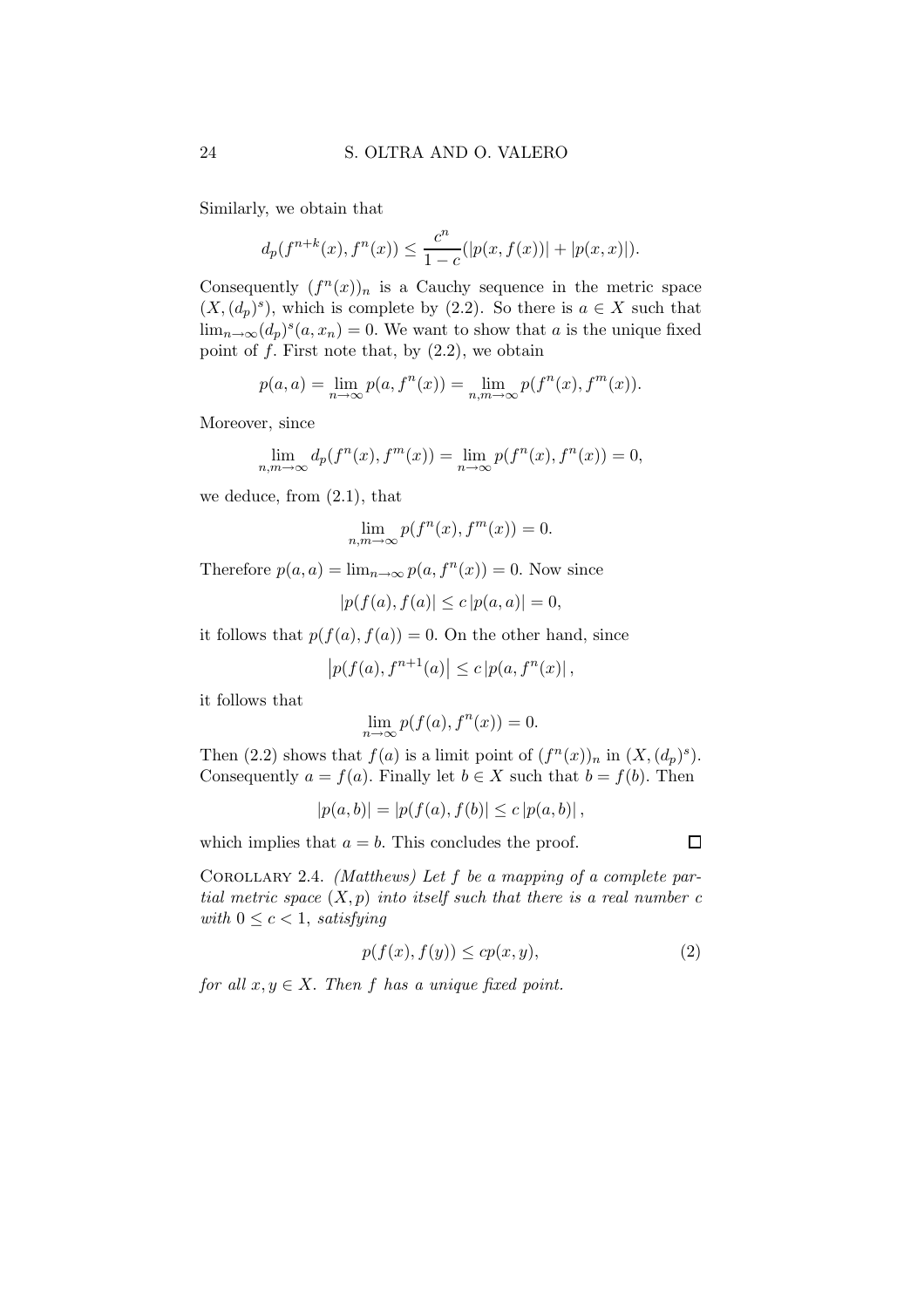In the light of the preceding corollary one can ask if the contractive condition (1) in the statement of our theorem can be replaced by the corresponding contraction condition (2) above. The following easy example shows that it is not the case.

## 3. Example

Let  $X = (-\infty, 2]$ , and let p be the dualistic partial metric on X given by

$$
p(x, y) = x \vee y.
$$

for all  $x, y \in X$ . Since  $(X, (d_p)^s)$  is a complete metric space,  $(X, p)$ is a complete dualistic partial metric space.

Let f be the mapping from X into itself defined by  $f(x) = x-1$ , for all  $x \in (-\infty, 2]$ . It is immediate to see that  $p(f(x), f(y)) \leq$ 1  $\frac{1}{2}p(x, y)$ , for all  $x, y \in X$ . However f has no any fixed point, of course.

The authors are grateful to the referee for his valuable suggestions which have permitted a substantial improvement of the first version of the paper.

#### **REFERENCES**

- [1] M.H. ESCARDO, *Pcf extended with real numbers*, Theoretical Computer Science **162** (1996), 79-115.
- [2] P. FLETCHER AND W.F. LINDGREN, Quasi-uniform spaces, Marcel Dekker, New York, 1982.
- [3] H.P.A. KÜNZI, Handbook of the History of General Topology, vol. 3, ch. Nonsymmetric distances and their associated topologies: About the origins of basic ideas in the area of asymmetric topology, pp. 853–968, Kluwer Acad. Publ., 2001, pp. 853–968.
- [4] S.G. MATTHEWS, *Partial metric topology*, Proc. 8th Summer Conference on General Topology and Applications, Ann. New York Acad. Sci., vol. 728, 1994, pp. 183–197.
- [5] S.J. O'Neill, Partial metrics, valuations and domain theory, Proc. 11th Summer Conference on General Topology and Applications, Ann. New York Acad. Sci, vol. 806, 1996, pp. 304–315.
- [6] S. Romaguera and M. Schellekens, Quasi-metric properties of complexity spaces, Topology Appl. 98 (1999), 311–322.